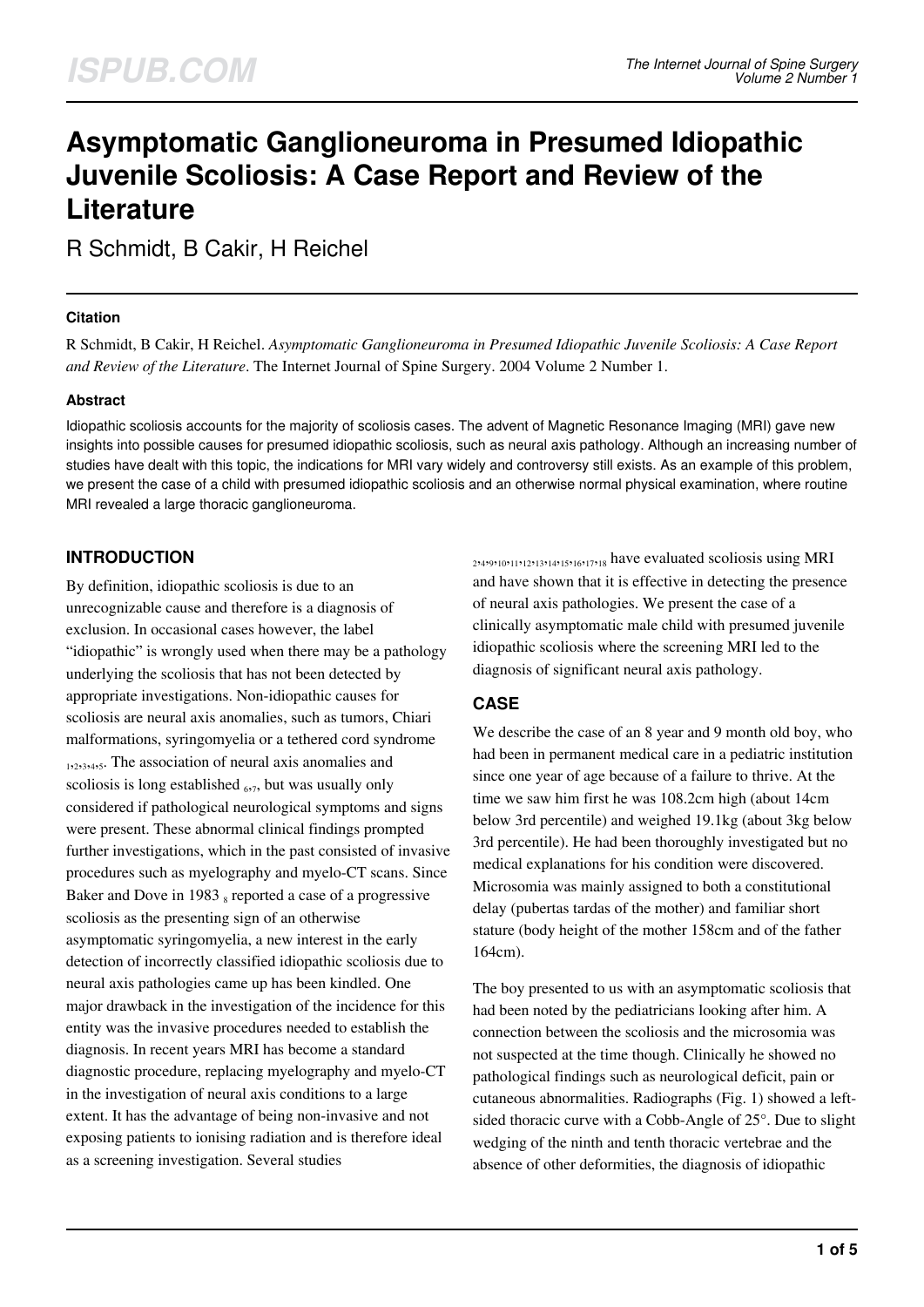juvenile scoliosis was made and we recommended an MRI of the spine as a routine screening investigation. The scan (Fig. 2,3) revealed a large paravertebral tumor on the left with intraspinal extensions through the neural foramen at T8/9 and T9/10.

#### **Figure 1**

Figure 1: A x-ray spine A.P., B thoracic A.P., C thoracic lateral



# **Figure 2**

Figure 2: Sagittal MRI with left paravertebral tumor ( red arrow ).



#### **Figure 3**

Figure 3: Axial MRI. Demonstrates encapsulation of the aorta by tumor ( red arrow ) and the intraspinal growth through the neural foramen ( green arrow ).



The presumed diagnosis was neuroblastoma with a differential including ganglioneuroma. A biopsy was performed at a pediatric oncology clinic showed that the tumor was a ganglioneuroma. The patient underwent resection of the extraspinal intrathoracic parts of the tumor in two sessions (due to its size). In a further procedure, much of the intraspinal tumor was resected by a neurosurgical team. A complete resection of the intraspinal part was not feasible due to bleeding and the risk of neurologic sequelae. Postoperative recovery was uneventful, with no neurologic or systemic complications. Adjuvant therapies were not performed and the boy is now under permanent oncology follow up.

# **DISCUSSION**

Ganglioneuroma is a rare, benign tumor originating from the ganglion cells of the sympathetic nervous system and adrenal medulla. It is seldom associated with scoliosis. Cote et.al. 19 reported a case of a 12 year old girl with normal clinical examination, initially diagnosed as having adolescent idiopathic scoliosis. A tumor was found during surgical correction of the scoliosis. Rigault and Padovani  $_{20}$ reported three cases, one with a rapidly progressive paraplegia and two having preceding resection of tumors as infants who then developed recurrent tumors only discovered during surgical correction for progressive scoliosis. The management of neural axis pathologies found coincidentally during scoliosis surgery as described in these reports can lead to considerable postoperative neurologic complications. Therefore many clinicians have searched for a better way to detect clinical features suspicious for neural axis pathologies before embarking on surgery. Citron et. al., stated that pain and neurological deficits should lead to diagnostic tests beyond plain radiographs, such as protein estimation in the cerebrospinal fluid, CT and as standard method contrast myelography. Similarly, Schwend et.al. 17 reported that the combined symptoms of pain and a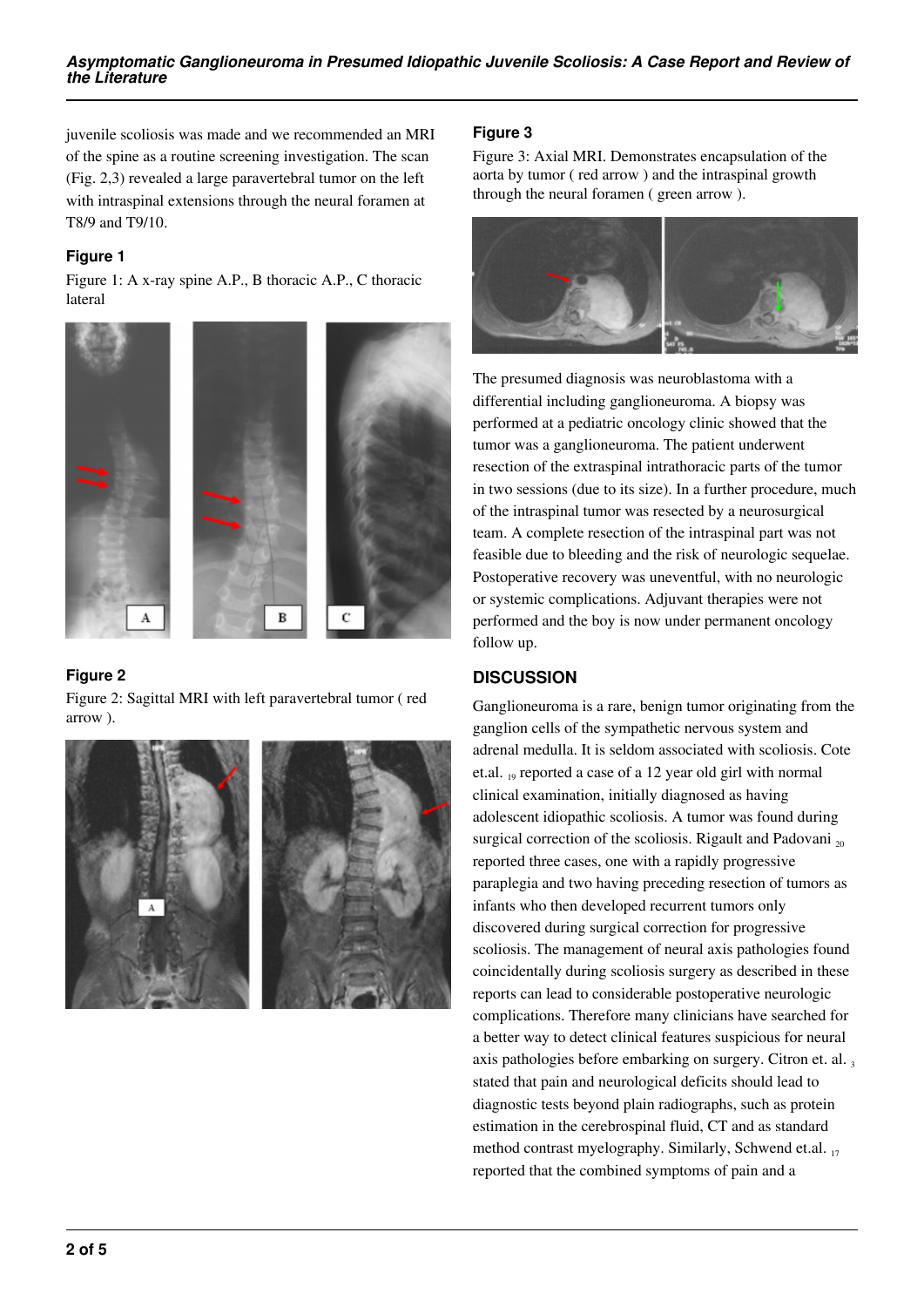neurological deficit was a primary indication for MRI scanning. In contrast, Davids et.al.  $_{21}$  found no neural axis pathology in 20 patients with presumed idiopathic scoliosis who complained of spinal pain and therefore underwent MRI scanning.

There is controversy regarding minor neurologic deficits as indicators of underlying pathology. Zadeh et.al.  $<sub>2</sub>$ , described</sub> an absent superficial abdominal reflex as an indication for further investigations, whilst Evans et.al.  $_1$  believed the abdominal reflex was not a reliable marker. In general most authors stress the importance of a thorough neurological examination to detect a possible neurogenic origin for scoliosis. However, a normal neurologic examination may not necessarily exclude a neurogenic cause since scoliosis can be the only presenting sign of neural axis pathology in an otherwise normal examination  $_{5,12}$ .

Spiegel et.al.  $_{23}$  suggested that some atypical curve patterns such as left thoracic should be followed by MRI. Evans et.al.  $_1$  in contrast found that only 50% of the neural axis pathologies in their study were associated with left sided curves and Mejia et.al.  $_{13}$  performed a prospective study of left thoracic curves and found only 7% with a neural axis abnormality.

One possible reason for the diverse conclusions of these studies could be the age of the patients. Evans et.al.  $_1$ examined juvenile scoliosis patients, whereas Mejia et.al. 13 had only two out of 29 patients below the age of eleven. Results seem to be more consistent if the subset of "juvenile" children according to James'  $_{24}$ age classification is examined. Lewonowski et.al. 4 found a 19.2% incidence of neural axis pathologies in 26 consecutive patients who were less than eleven years of age. Similar results were reported by other authors for infantile and juvenile scoliosis  $_{12,18}$ . However, the same incidence does not exist in cases of adolescent scoliosis. Winter et.al.  $_{10}$  saw no need for routine MRI in typical adolescent scoliosis. Other authors have found similar results  $_{9,11,25}$ . Jaramillo et.al.  $_{26}$  believed that MRI was beneficial in juvenile, infantile and congenital scoliosis, whereas it is unnecessary in a typical case of adolescent scoliosis. Morcuende et.al.  $_{16}$  concluded that the onset of a scoliosis before the age of 10 years was suspicious for an atypical scoliosis. They found a 10% incidence of neural axis pathology on MRI in these young patients, although the most predictive indicators were neurologic abnormalities and severity of curve despite immaturity.

Davids et.al.  $_{21}$  believed pain, abnormal neurological findings or atypical curve patterns were the indications for MRI in their adolescent patients. They also added the absence of the typical apical segment lordosis as an indicator and found this to be the most valuable single indicator for abnormal findings. Ouellet et.al.  $_{27}$  also found this pattern to be suspicious for neural pathologies in their patients.

#### **CONCLUSIONS**

It seems that there are some risk factors, either singly or in combination that might predict the presence of neural axis pathologies in presumed idiopathic scoliosis. Their significance is only partially understood and further research is necessary. Open questions such as the clinical significance of minor neurological abnormalities, cost effectiveness of investigations, the ideal screening technique, the impact of neural axis pathologies on the clinical course of the scoliosis and what are the criteria for screening with special regard to the child's age, must be answered before final recommendations can be made. Nevertheless, in our clinical practice, we feel that MRI screening in infantile and juvenile scoliosis patients is justified. In adolescent patients possible risk factors for neural axis pathologies should be carefully looked for before MRI scanning is considered necessary.

# **CORRESPONDENCE TO**

René Schmidt Orthopädische Klinik der Universität Ulm am RKU Oberer Eselsberg 45 89081 Ulm Germany Tel. 0049/7311775137 Fax. 0049/7311771118 e-mail: rene.schmidt@gmx.de

#### **References**

1. Evans SC, Edgar MA, Hall-Craggs MA, et al. MRI of "idiopathic" juvenile scoliosis. J Bone Joint Surg [Br] 1996;78:314-7.

2. Gupta P, Lenke LG, Bridwell KH. Incidence of neural axis abnormalities in infantile and juvenile patients with spinal deformity: Is a Magnetic Resonance Image screening necessary? Spine 1998;23:206-10.

3. Citron N, Edgar MA, Sheehy J, et al. Intramedullary spinal cord tumors presenting as scoliosis. J Bone Joint Surg [Br] 1984;66:513-7.

4. Lewonowski K, King JD, Nelson MD. Routine use of Magnetic Resonance Imaging in idiopathic scoliosis patients less than eleven years of age. Spine 1992;17:S109-S16. 5. Emery E, Redondo A, Rey A. Syringomyelia and Arnold Chiari in scoliosis initially classified as idioptahic: experience with 25 patients. Eur Spine J 1997;6:158-62. 6. Allen SS, Kahn EA. A case of scoliosis produced by spinal cord tumor. J Nerve Ment Dis 1933;77:53-5. 7. Woods WW, Pimenta AM. Intramedullary lesions of the spinal cord:study of sixty-eight consecutive cases. Arch Neurol Psych 1944;52:383-99.

8. Baker AS, Dove J. Progressive scoliosis as the first presening sign of syringomyelia: report of a case. J Bone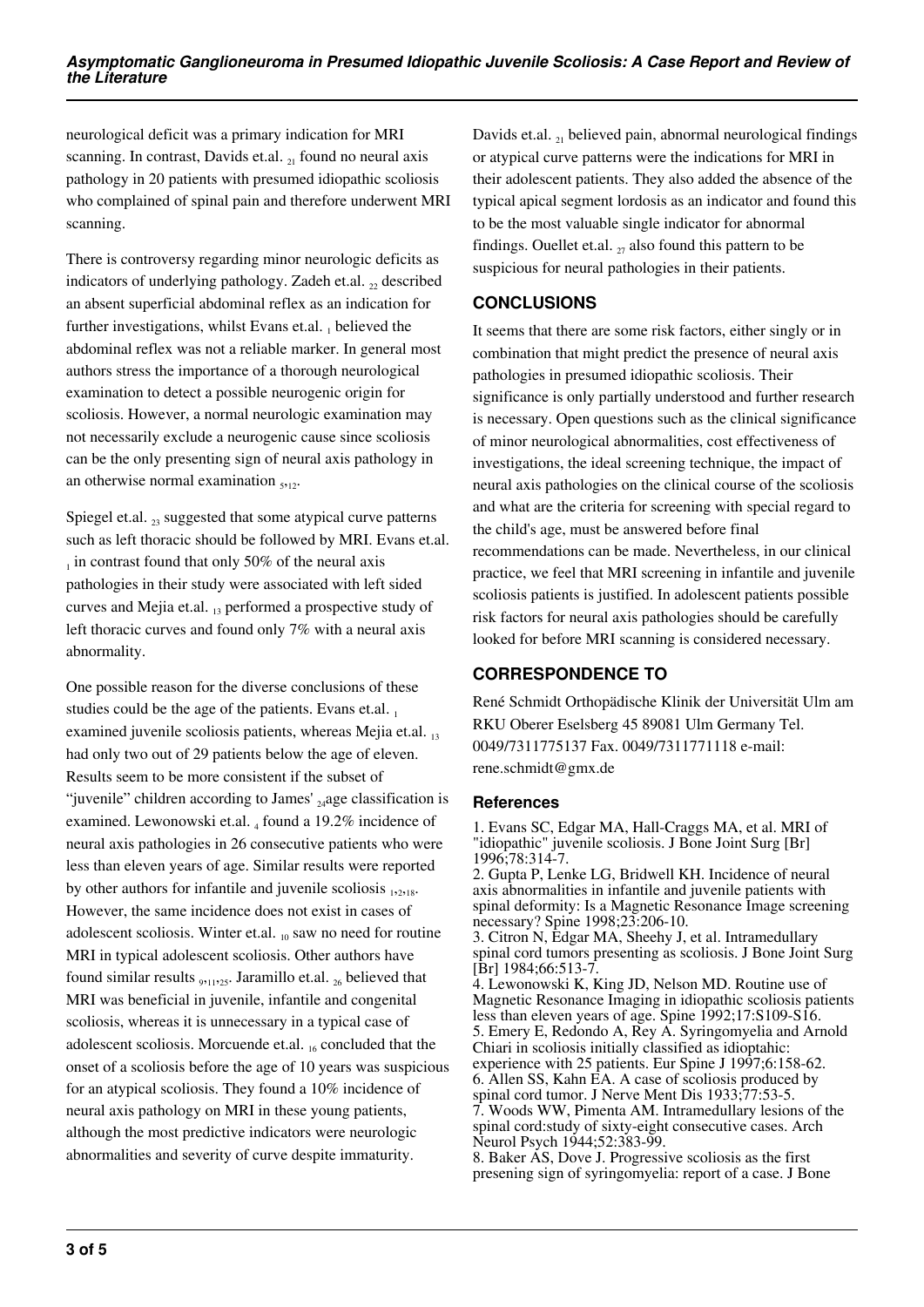Joint Surg [Br] 1983;65:472-3.

9. Shen W-J, McDowell GS, Burke SW, et al. Routine preoperative MRI and SEP studies in adolescent idiopathic scoliosis. J Pediatr Orthop 1996;16:350-3.

10. Winter RB, Lonstein JE, Heithoff KB, et al. Magnetic Resonance Imaging evaluation of the adolescent patient with idiopathic scoliosis before spnal instrumentation and fusion: A prospective, double-blinded study of 140 patients. Spine 1997;22:855-8.

11. O´Brien MF, Lenke LG, Bridwell KH, et al. Preoperative spinal canal investigation in adolescent idiopathic scoliosis curves >70°. Spine 1994;19:1606-10.

12. Samuelsson L, Lindell D. Scolisois as the first sign of a cystic spinal cord lesion. Eur Spine J 1995;4:284-90.

13. Mejia EA, Hennrikus WL, Schwend RM, et al. A prospective evaluation of idiopathic left thoracic scoliosis with magnetic resonance imaging. J Pediatr Orthop 1996;16:354-8.

14. Cheng JCY, Guo X, Sher AHL, et al. Correlation between cirve severity, somatosensory evoked potentials, and magnetic resonance imaging in adolescent idiopathic scoliosis. Spine 1999;24:1679-84.

15. Barnes PD, Brody JD, Jaramillo D, et al. Atypical idiopathic scoliosis: MR imaging evaluation. Radiology 1993;186:247-53.

16. Morcuende JA, Dolan LA, Vazquez JD, et al. A prognostic model for the presence of neurogenic lesions in atypical idiopathic scoliosis. Spine 2003;29:51-8.

17. Schwend RM, Hennrikus W, Hall JE, et al. Childhood scoliosis: Clinical indications for Magnetic Resonance Imaging. J Bone Joint Surg [Am] 1995;77:46-53.

18. Dobbs MB, Lenke LG, Szymanski DA, et al. Prevalence

of neural axis abnormalities in patients with infantile idiopathic scoliosis. J Bone Joint Surg [Am] 2002;84:2230-4.

19. Cote P, Cassidy JD, Dzus A, et al. Ganglioneuroma of the thoracic spine presenting as adolescent idiopathic scoliosis: A case report. J Spinal Disord 1994;7:528-32. 20. Rigault P, Padovani JP. Ganglioneuromes et scolioses: A propos de 3 observations. Chirurgie 1990;116:312-4. 21. Davids JR, Chamberlain E, Blackhurst DW. Indications for magnetic resonance imaging in presumed adolescent idiopathic scoliosis. J Bone Joint Surg [Am] 2004;86:2187-95.

22. Zadeh HG, Sakka SA, Powell MP, et al. Absent superficial abdominal reflexes in children with scoliosis. J Bone Joint Surg [Br] 1995;77:762-7.

23. Spiegel DA, Flynn JM, Stasikelis PJ, et al. Scvoliotic curve patterns in patients with Chiari I malformation and/or syringomyelia. Spine 2003;28:2139-46.

24. James JIP. Idiopathic scoliosis: the prognosis, diagnosis and operative indications related to curve patterns and the age of onset. J Bone Joint Surg [Br] 1954;36:36-49.

25. Do T, Fras C, Burke S, et al. Clinical value of routine preoperative magnetic resonance imaging in adolescent idiopathic scoliosis. J Bone Joint Surg [Am] 2001;83:577-9. 26. Jaramillo D, Poussaint TY, Grottkau BE. Scoliosis: evidence-based diagnostic evaluation. Neuroimag Clin N Am 2003;13:335-41.

27. Ouellet JA, LaPlaza J, Erickson MA, et al. Sagittal plane deformity in the thoracic spine: a clue to the presence of syringomyelia as a cause of scoliosis. Spine 2003;28:2147-51.